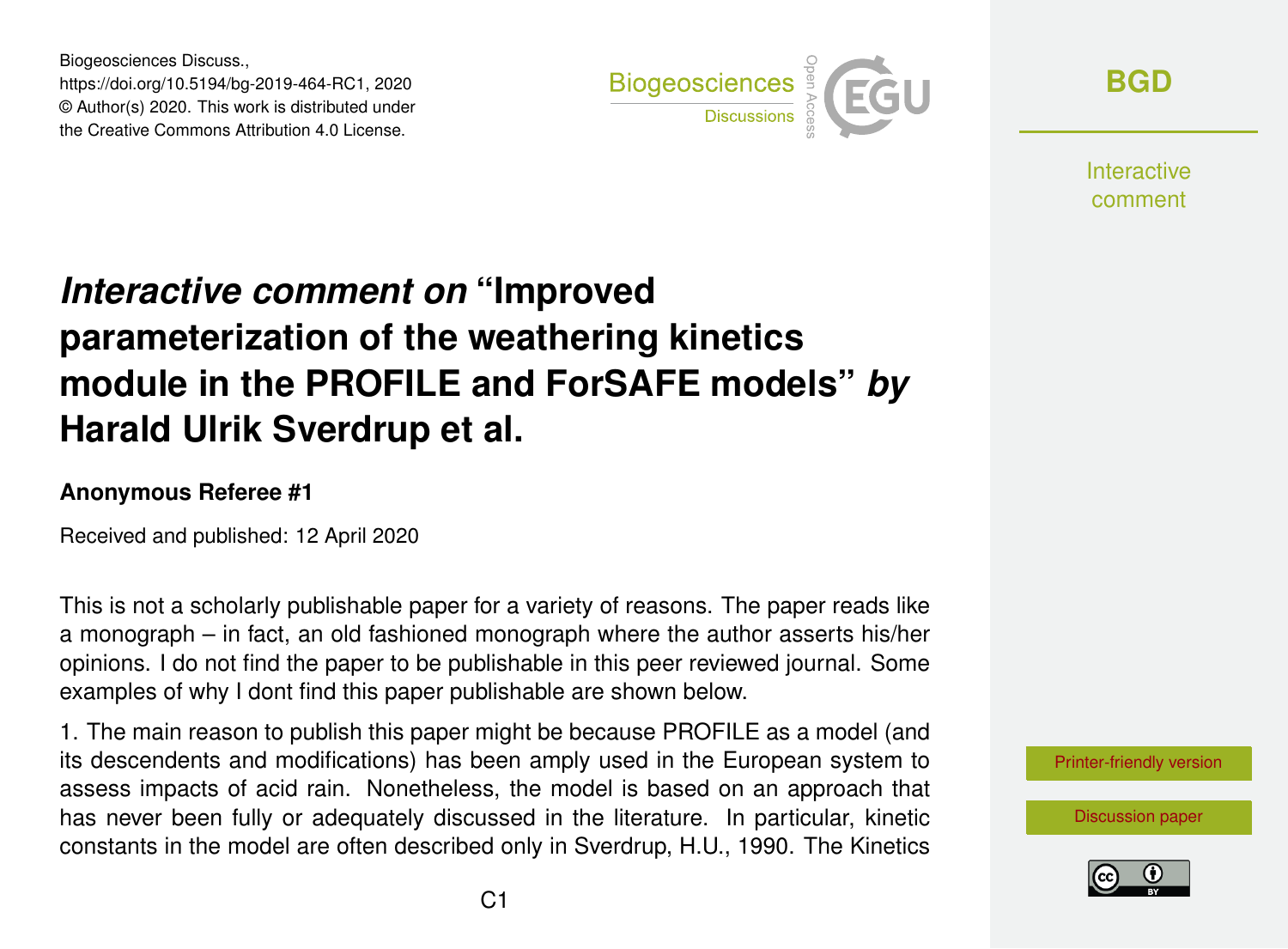of Base Cation Release Due to Chemical Weathering. Lund University Press, Lund, Sweden, which is itself a monograph with many unsubstantiated assertions and questionable data sources. This paper does not address this limitation and only seems to make the problem worse. The authors should be encouraged to publish this paper as a monograph because this paper is impossible to peer review.

2. Apparently, one of the things that is new in this presentation is the addition of "braking functions". As far as I can tell, these are fudge factors that are not based on data nor theory. Some of the Al effect may be based on Oelkers' models but the Si function does not seem to even have that basis (Figure 9 shows no data). In fact, no reactive transport model can be used to simulate a natural field system accurately without fudge factors. Usually authors choose surface area as a fudge factor. As I see this paper, these authors are simply choosing braking factors as their fudge factors. I don't see why this is an advance. Especially when it is not adequately explained.

3. The abstract suggests that the paper treats 2D and 3D catchments but I do not see where that is described in the paper. What, in particular, is a 2D catchment? The assertions in the abstract are over reaching.

4. Most of the citations throughout are only to papers with Sverdrup as a co author. The many other papers that are cited are almost strictly cited as a footnote to one of the tables or they are briefly mentioned when reaction rate orders are chosen. But very little substantiation for choices is presented.

5. While the authors need to present specifics to build confidence in what they are doing, the paper almost entirely deals in generalities. For example, the first figure is a simple schematic of feedback loops. How does this help the paper? It has very little to contribute. Likewise, other figures are not helpful: for example, Figure 2 is ostensibly a comparison of field to model rates, but so little information is given that no interpretation of the figure can be made by the reader.

6. The first paragraph in Section 2. Methodology provides little in the way of useful

Interactive comment

[Printer-friendly version](https://www.biogeosciences-discuss.net/bg-2019-464/bg-2019-464-RC1-print.pdf)

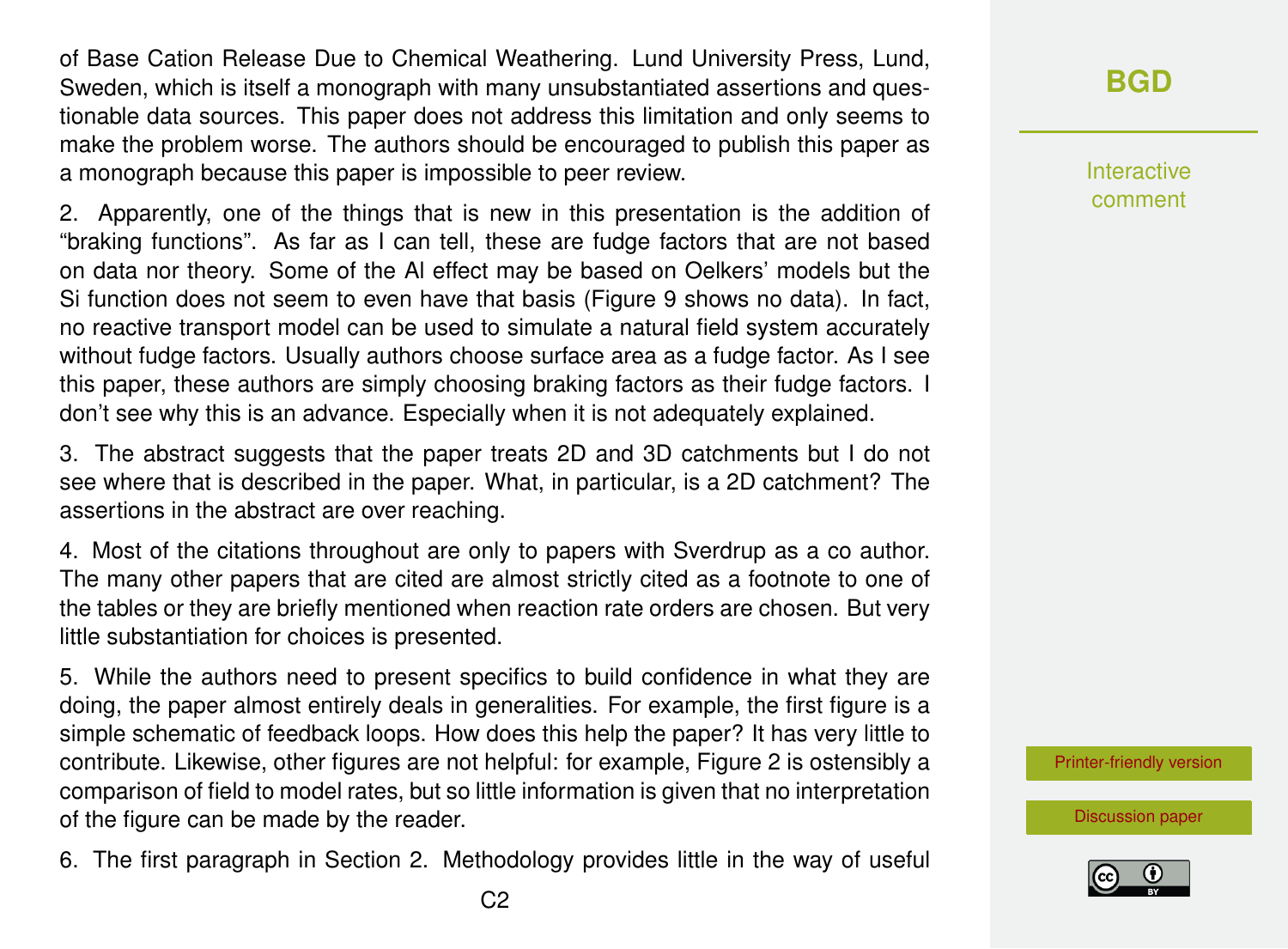#### content.

7. One of the interesting points of this paper and the model is that Sverdrup et al. point out that modelling feldspar dissolution as if the feldspar precipitates is inaccurate. . .and this is how all the other models treat the system. As written in the paper, however, the authors simply make an assertion that re-precipitation of feldspar cannot happen and so the TST treatment is not appropriate. Interestingly, new data seem to substantiate the authors' assertion. . .but are not mentioned or cited. The authors should see Zhu et al. 2020 in GCA. This is another good example of how the authors are not really pinned to data or to the literature at all. This could become a big paradigm shift, if all models shifted how they treat feldspar dissolution (as well as other minerals). But this is not adequately defended nor substantiated.

8. The authors assert that the way the model treats surface area has been reviewed in detail. Nonetheless, my understanding of what the model does with surf area is that it assumes a particle size distribution that then sets the surface area. This is perhaps not as robust or theoretically defensible as the authors assert or imply.

9. Some descriptions are impossible to understand: line 230 , "if some reactions occupy the same active mineral surface sites, the expression given above would change to a quadratic sum." I could give many other examples of sentences that were impossible for me to understand.

10. The caption of figure 6 says that the reaction pathways are shown according to Transition State Theory. . .which sounds good. . .but what does this mean? I don't see how this figure is related to TST and the caption does not make it clear. There are many examples like this where big words and big assertions are used or made that make what is being done here sound better than it really is. (Although who knows? It is all a mystery)

11. The authors do not explain partial causal loop diagrams and yet they present one. This is from systems theory but is not well explained here. It is slightly explained

Interactive comment

[Printer-friendly version](https://www.biogeosciences-discuss.net/bg-2019-464/bg-2019-464-RC1-print.pdf)

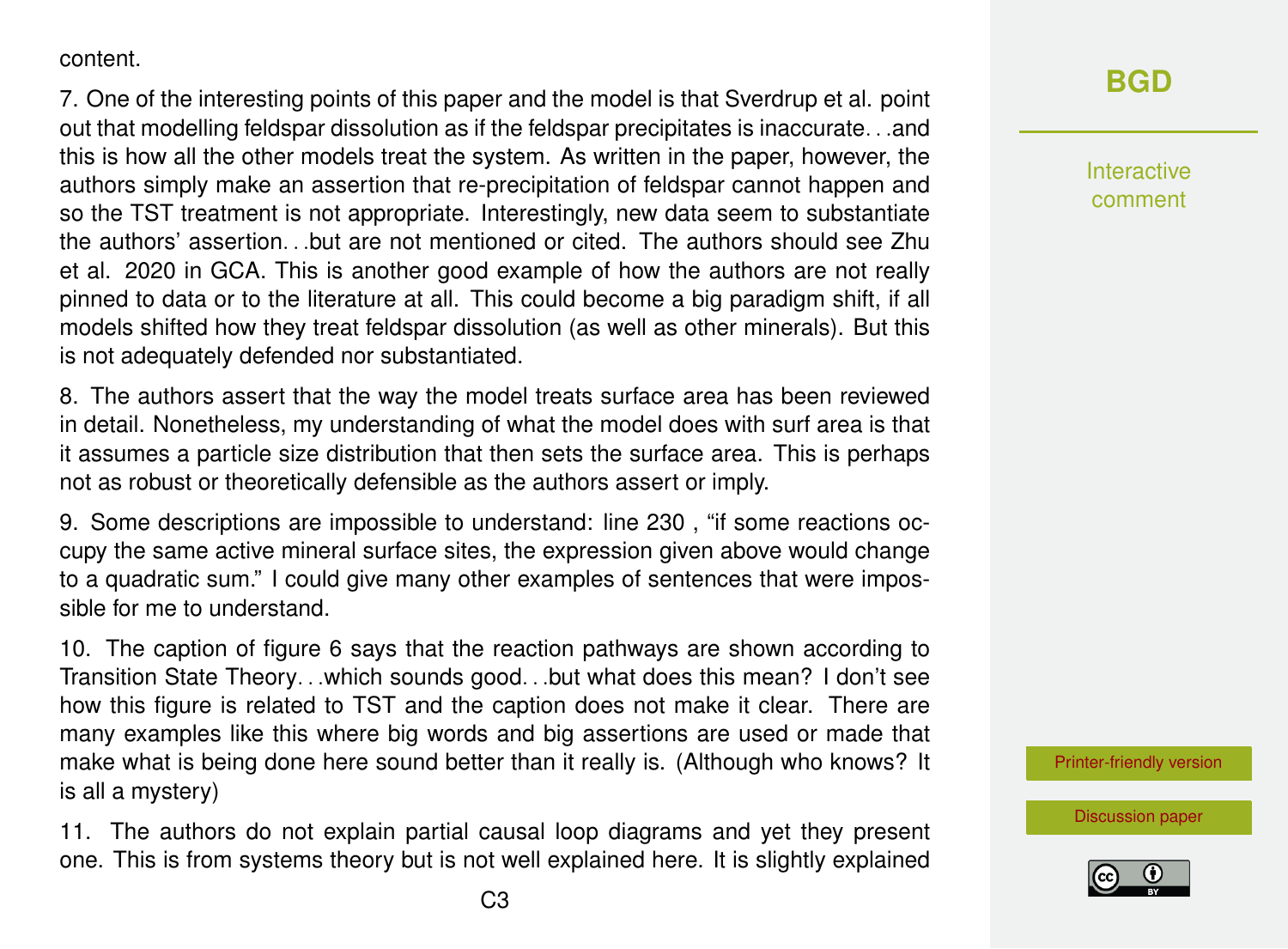around lines 125 but the presentation is not adequate (if the reader is to understand the importance here).

12. I may have missed something but the authors seem to only include retardation of mineral reactions by organic molecules. Do they include acceleration by organic molecules (which is known to happen)?

13. The authors seem to think it is ok to define clay minerals to include non clays such as quartz. There are two definitions of clays...but the authors do not make this clear.

14. I did not understand the pathways in Table 2.

15. The authors cite a lot of experimental data papers in footnote 2. But they state that the data derive from these papers, but are not limited to these papers. This is not scholarly. How can we have faith in what they have done if we cannot figure out what they have done?

16. In the data table for kinetic constants, the authors write: " . . .the regression of ∼20 have yet to be published. In due time, these will get their own proper publications, it is beyond the scope of this study to do them in detail. Data and records from unpublished experiments and experiment evaluations by Sverdrup and Holmqvist are available on paper records held in a large number of binders at the Inland University of Applied Sciences, at Hamar, Norway. These data are no longer available in digital form due to computer system changes and data filing format changes that have occurred during the last 20 years. This documentation could be available in 1-2 years time, provided that funding for the redigitalization work can be obtained." I have never seen anything published with that sort of apology. I think it is inappropriate. If we cannot see the data, then the authors are simply making an assertion. Which minerals fall into this category?

17. Why don't these authors use standard units? See Figure 12: kmol/m3. Are these standard units in some field? If so, fine. If not, please use standard units.

## **[BGD](https://www.biogeosciences-discuss.net/)**

Interactive comment

[Printer-friendly version](https://www.biogeosciences-discuss.net/bg-2019-464/bg-2019-464-RC1-print.pdf)